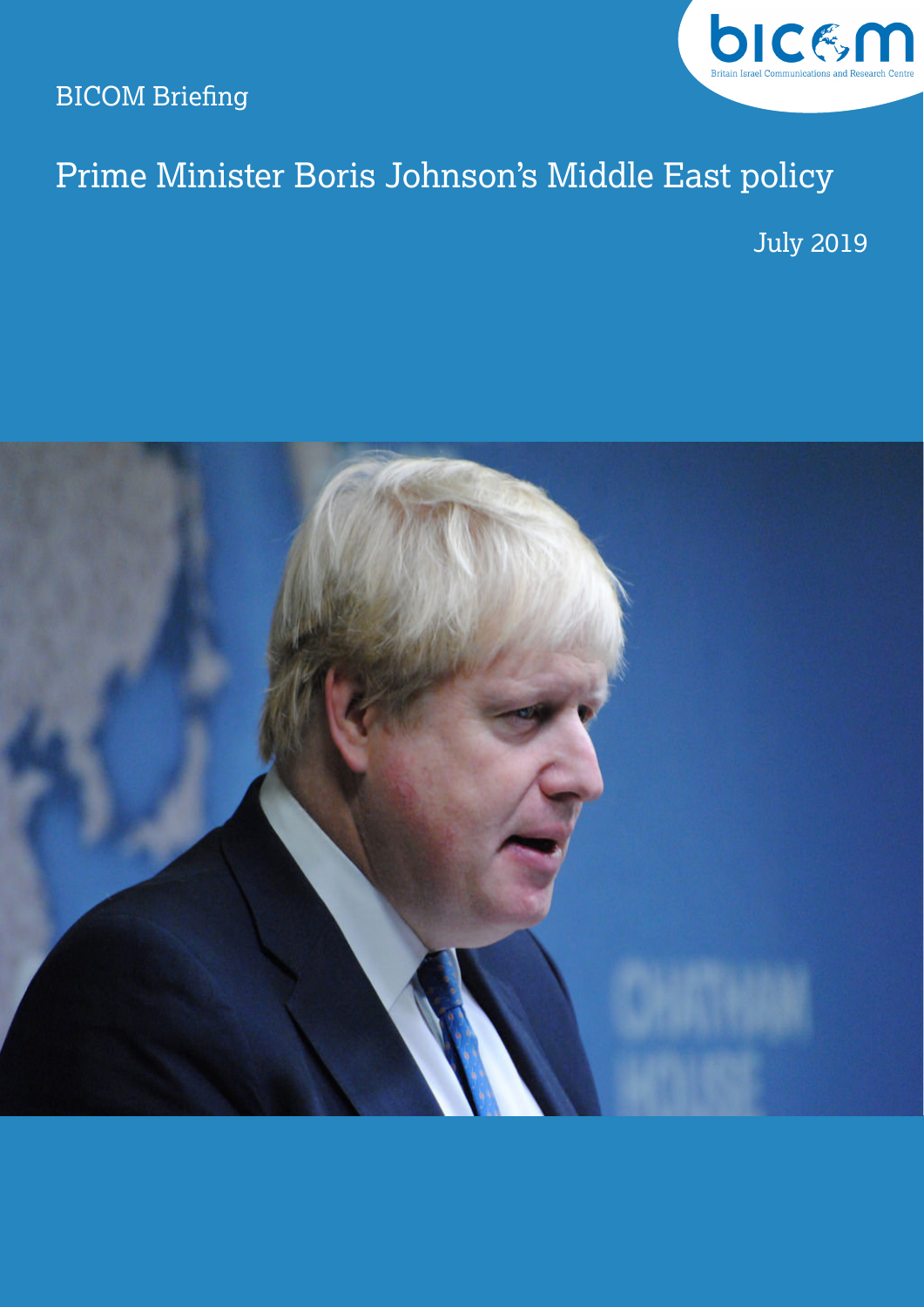#### **Introduction**

UK policy in the Middle East aims to preserve economic and security interests such as energy supply, fighting terrorism and expanding trade and investment. To achieve this, the UK invests in aid, military infrastructure and boosting economic ties to the region. The most pressing issue now is the containment of the crisis with Iran over the Joint Comprehsive Plan of Action (JCPOA), and heightened tensions with Iran in the Persian Gulf. The UK has deployed naval assets to ensure free shipping in the Gulf, while the UK is also working to secure the release of Nazanin Zaghari-Ratcliffe, a British-Iranian dual citizen who has been detained in Iran since April 2016. Boris Johnson was forced to apologise for a false statement he made as Foreign Secretary suggesting Ratcliffe was in Iran teaching journalism, a comment that Iran seized on to impose a harsher punishment.

The UK has a small military presence in Syria and is part of the international coalition against ISIS. In Yemen, the UK seeks a political solution to the war and takes a leading role at the UN Security Council. The UK supports a two-state solution to the Israeli-Palestinian conflict and continues to criticise any Israeli Government policies that appear to make that solution more difficult such as the expansion of Israeli settlements in the West Bank. The UK has close relations with Saudi Arabia and Gulf States, and is committed to their stability and security.

Prime Minister Boris Johnson will have to adress these challenges. Will he take a different approach to Theresa May? This paper attempts to answer that question by examining Johnson's previous statements in three main areas: The challenge from Iran; Stability in the Gulf; and the Israeli-Palestinian conflict.

#### The Challenge from Iran

*The future of the JCPOA nuclear deal*: Johnson has emphasised that the UK believes the JCPOA is the best vehicle to deal with Iran's malign regional activities. Johnson said he regretted the US withdrew from the deal, [telling](https://www.gov.uk/government/speeches/foreign-secretary-statement-on-the-iran-nuclear-dealhttps:/www.bbc.co.uk/news/uk-politics-44044946) the House of Commons that the UK had "no intention of walking away" and would "strive to preserve the gains" made by the agreement. He added: "We remain adamant that a nuclear-armed Iran would never be acceptable to the United Kingdom; indeed Iran's obligation not to 'seek, develop or acquire' nuclear weapons appears – without any time limit – on the first page of the preamble to the JCPOA."

In early July, following the US "maximum pressure" campaign and Iranian aggression in the Gulf, Johnson [described](https://uk.reuters.com/article/uk-britain-eu-leader-quotes-highlights/boris-johnson-on-hong-kong-huawei-iran-and-brexit-idUKKCN1TY1GY) the JCPOA as "looking increasingly frail" and called for "ways of constraining Iran's disruptive behaviour in the region". But he emphasised that "I continue to believe that engaging with Iran and persuading Iran not to go forward with a nuclear weapons programme is the right way forward for our country and for the region."

He has also warned Iran against leaving the deal: "I would urge again the Iranian government to think very, very hard about scrapping the JCPOA and breaching their commitments on the Iran nuclear deal. It has been a good guarantor of stability in relations certainly with the EU and with America and I think they should stick with it and I think it would be a great mistake now for Iran to abandon that approach of restraint and go for enrichment of nuclear materials I think that would be a serious error."

Johnson recently told the London *[Jewish News](https://jewishnews.timesofisrael.com/boris-johnson-im-prepared-for-sanctions-over-irans-nuclear-madness/)* that he was prepared to restart sanctions on Iran and, as Prime Minister, would do everything in his power to "constrain Iran's disruptive behaviour in the region". But he has also prioritised diplomacy. Speaking at a Conservative leadership hustings, Johnson said Western allies should focus on diplomatic solutions to prevent Iran from building a nuclear weapon. "I'm going to be very candid with you all tonight: If you say that going to war with Iran now represents a sensible option for us in the West, I just don't believe it is."

*Iran's ballistic missiles*: Johnson has previously expressed concern about Iran's missile arsenal. In a [written statement](https://hansard.parliament.uk/Commons/2017-10-16/debates/1710168000011/JointComprehensivePlanOfAction(IranNuclearDeal)#contribution-1F29DF20-EFFB-4152-A0CE-447E41AACD3F) to the House of Commons in October 2017, Johnson said: "the Government share serious concerns about Iran's ballistic missile programme and its destabilising activity in the region. Addressing these issues is a fundamental part of the Government's policy towards Iran and we will consider further appropriate measures." He added that there was no contradiction between dealing with this threat and adhering to the JCPOA. "The nuclear deal does not prevent us from tackling these issues. On the contrary, removing the most dangerous threat of nuclear weapons allows us to focus our efforts on challenging on the other areas of Iran's destabi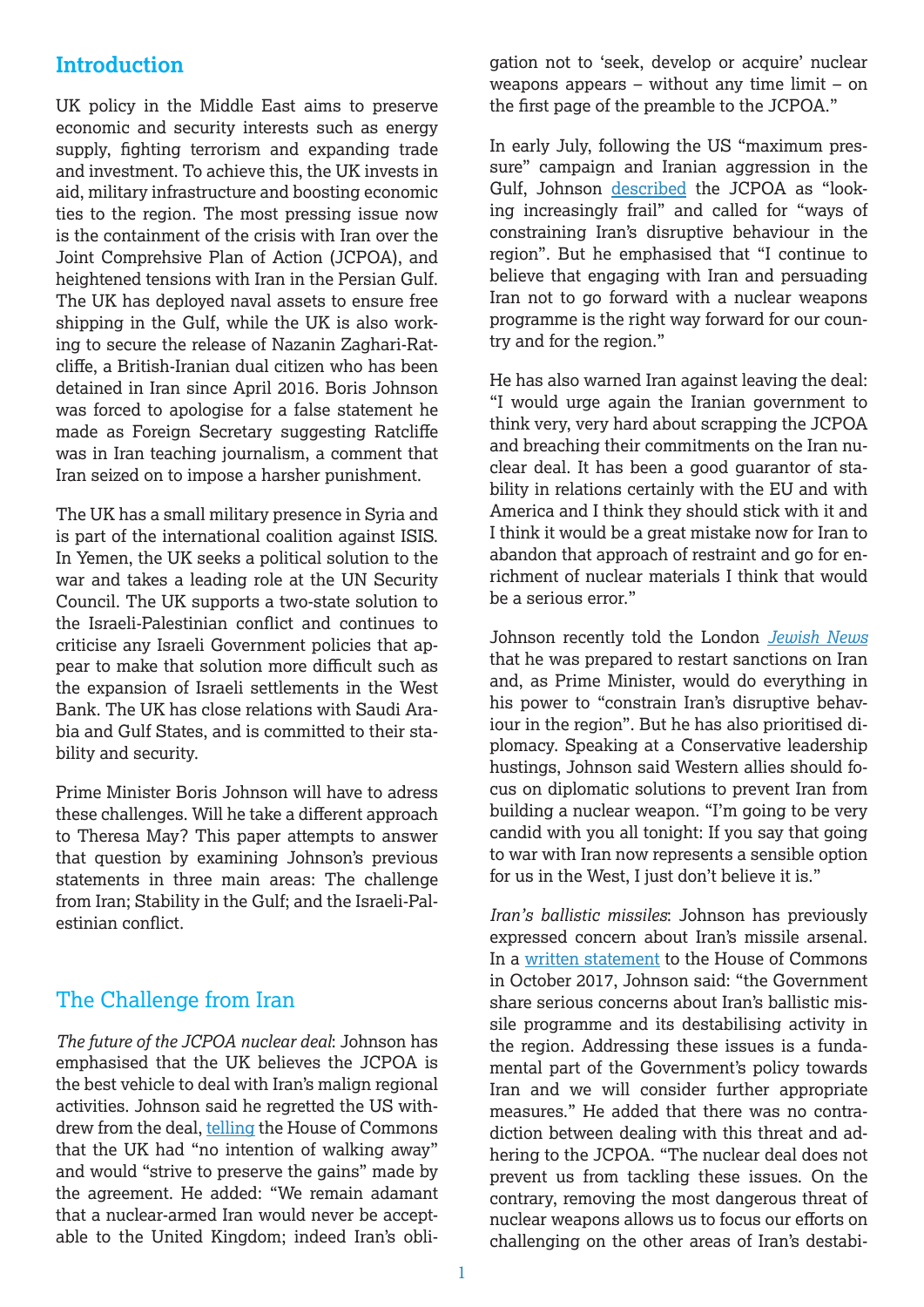lising activity."

Israeli military actions against Iran in Syria: In February 2018, Johnson [expressed](https://www.timesofisrael.com/uk-backs-israeli-actions-in-syria-urges-russia-to-rein-in-iran/) support for Israel after Israeli forces shot down an Iranian drone that entered its airspace and carried out airstrikes against Iranian targets in Syria: "We support Israel's right to defend itself against any incursions into its territory". He also [referred](https://hansard.parliament.uk/Commons/2018-05-15/debates/ACD204DD-3A8D-4155-A39C-46F6275B82AE/CommonsChamber) to the "disgraceful behaviour of the Iranian Revolutionary Guard Corps and the missiles that are fired from Syria at Israel and elsewhere." And in March 2017, Johnson joined the US in [railing](https://www.timesofisrael.com/un-rapping-israel-for-bombing-hezbollah-preposterous-top-uk-diplomat-says/)  [against](https://www.timesofisrael.com/un-rapping-israel-for-bombing-hezbollah-preposterous-top-uk-diplomat-says/) the "absolutely preposterous" UN criticism of Israel for bombing Hezbollah positions in Syria.

### Stability in the Gulf

During a visit to to Qatar, Saudi Arabia and Kuwait as Foreign Secretary in July 2017, Johnson [said](https://www.gov.uk/government/news/foreign-secretary-visits-the-gulf-to-discuss-regional-tensions) that "Britain's close and historic friendship with all of the Gulf states is becoming even more relevant and important in today's volatile world" adding that "as our Prime Minister has said: The Gulf's security is our security and we remain deeply committed to the stability of the region and to working with our friends in the Gulf to keep all of our people safe." As London mayor, Johnson [supported](https://www.arabianbusiness.com/boris-johnson-expects-more-gulf-investments-in-london-498461.html) Gulf investment in London, saying there was "plenty of room" for Gulf states and companies to buy up London property and invest in major developments, and he jokingly described himself as the "mayor of the eighth emirate". During a keynote speech to the International Institute for Strategic Studies' Manama Dialogue in December 2016, Johnson [argued](https://www.dlapiper.com/en/uk/insights/publications/2016/12/a-new-chapter-for-uk-gulf-trade/) that exiting the European Union would allow the UK to negotiate new free trade agreements with its Gulf partners.

*Relations with Saudi Arabia*: In December 2016, Johnson was censured by Downing Street for [suggesting](https://www.bbc.co.uk/news/uk-politics-38248316) that Saudi Arabia was engaging in "proxy wars" in the Middle East, breaking the Foreign Office convention of not criticising its key regional ally: 'There are politicians who are twisting and abusing religion and different strains of the same religion in order to further their own political objectives. That's why you've got the Saudis, Iran, everybody, moving in and puppeteering and playing proxy wars." Johnson added that what was needed in the region was "visionary leadership".

He has remained a supporter of Saudi actions in the Yemen conflict. In May 2018, Johnson [stressed](https://www.theyworkforyou.com/wms/?id=2018-05-23.HCWS716.h&s=saudi+arabia+speaker%3A10999#gHCWS716.0) that "The United Kingdom remains committed to supporting the legitimate security needs of Saudi Arabia and guarding against the danger of regional escalation", and also [emphasised](https://hansard.parliament.uk/Commons/2018-06-26/debates/85589040-58BD-4E3C-A76D-53C11665AF13/TopicalQuestions) that "we have the most scrupulous possible invigilation of whether or not Saudi Arabia remains in conformity with international humanitarian law, and our lawyers believe that it is still on this side of the line". In June 2019, it [emerged](https://www.theguardian.com/politics/2019/jun/11/johnson-allowed-arms-sales-to-saudis-after-strike-on-food-factory) that as Foreign Secretary, Johnson recommended that the UK allow Saudi Arabia to buy British bomb parts expected to be deployed in Yemen, days after an airstrike on a potato factory in the country had killed 14 people in 2016.

*Tension within the GCC*: In June 2017, Johnson [called](https://www.theguardian.com/world/2017/jun/12/qatar-al-thani-boris-johnson-saudi-arabia-bahrain-uae-egypt-embargo) on Qatar to do more to clamp down on funding of extremist groups, while urging the GCC to end the embargo of Qatar: "Qatar is a partner of the UK in the fight against terrorism but they urgently need to do more to address support for extremist groups, building on the steps they have already taken to tackle funding to those groups." Johnson added: "I am also concerned by some of the strong actions which Saudi Arabia, UAE, Egypt and Bahrain have taken against an important partner, and urge them to ease the blockade on Qatar. I call on all states to take immediate steps to de-escalate the situation and to find a rapid resolution through mediation." In July 2017, Johnson [welcomed](https://www.gov.uk/government/news/foreign-secretary-welcomes-qatars-commitment-to-combat-terrorism) Qatar's renewed commitment to combat terrorism and pledge to resolve the remaining differences with Saudi Arabia, UAE, Egypt and Bahrain through dialogue and Kuwaiti mediation.

# The Israeli-Palestinian political pro- cess

*Relations with Israel:* Johnson has said he is a strong supporter of Israel, describing himself in July 2019 as a "passionate Zionist" and Israel as "great country" that "I love". In 2015, on a visit to Israel, he praised the country for "the audacity, the bravery, the willingness to take risks with feats of outrageous derring-do." [Speaking](https://hansard.parliament.uk/Commons/2017-10-30/debates/CB36ACC3-D2D7-441A-836B-736B8C869A13/CommonsChamber#contribution-13D0AFDC-5ED6-4B6F-8F59-265BC0FDC500) in the House of Commons on the centenary of the Balfour Declaration, Johnson said: "A century after those words were written, I believe that the Balfour Declaration paved the way for the birth of a great nation. The state of Israel has prevailed over every obstacle, from the harshness of nature to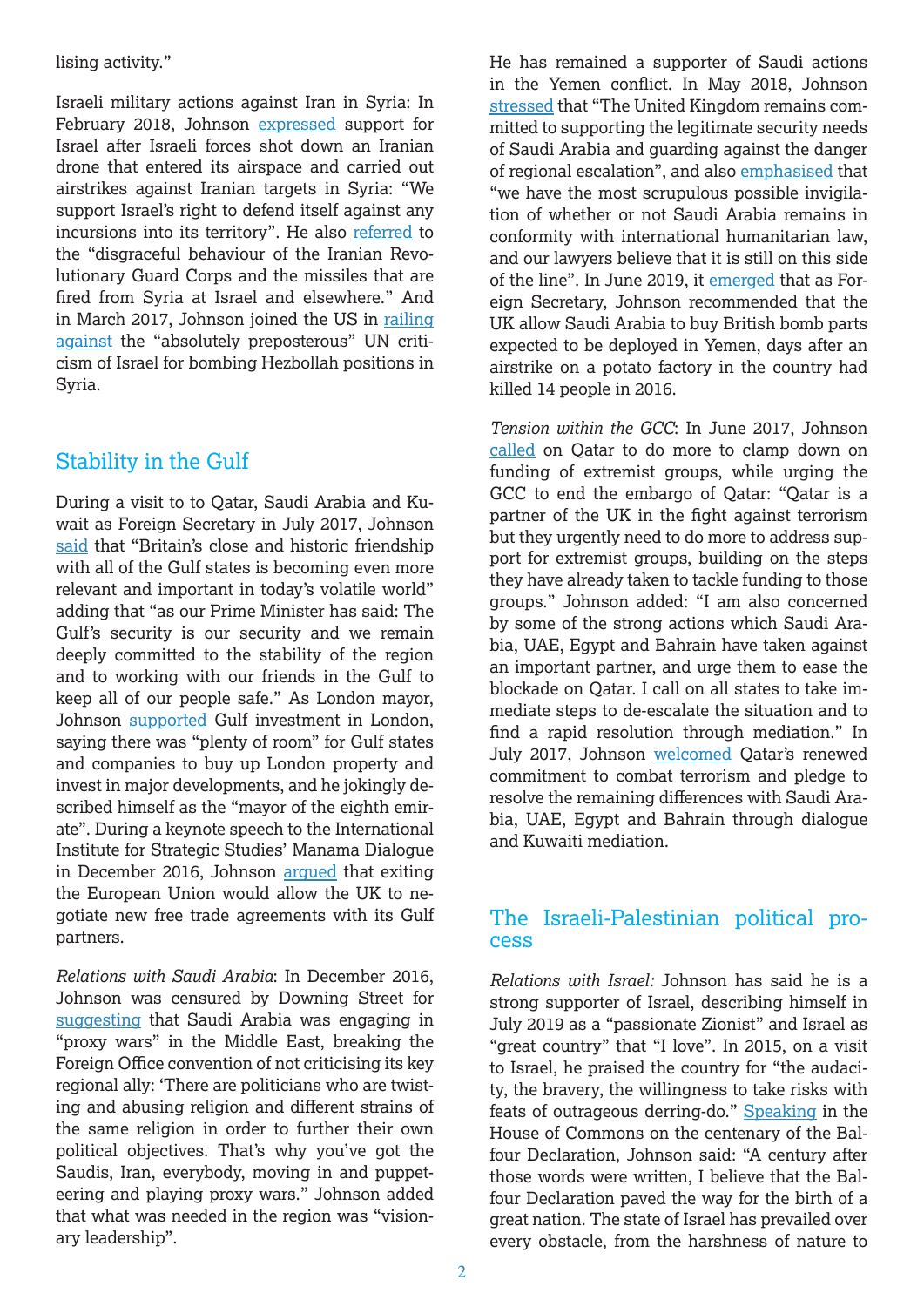the visceral hostility of its enemies, to become a free society with a thriving and innovative economy and the same essential values that we in Britain hold dear. Liberty, democracy and the rule of law have found a home in Israel – more so than anywhere else in the Middle East. Most of all, there is the incontestable moral purpose of Israel to provide a persecuted people with a safe and secure homeland."

However, Johnson has been critical of Israeli military action in Gaza. In 2014, he [described](https://jewishnews.timesofisrael.com/cabinet-turmoil-warsi-quits-gaza-row/) Operation Protective Edge as being "disproportionate, I think it is ugly and it is tragic and I don't think it will do Israel any good in the long run." In 2019, Johnson qualified those statements by saying: "It's totally unacceptable that innocent Israeli civilians should face the threat of rocket fire and bombardment from Gaza. I understand why Israel reacted in the way that it did and I understand the provocation and the outrageous behaviour that occasioned that response. All I'm saying is that you know in any such response it's always right to be proportionate." In June 2018, during a visit by Prime Minister Netanyahu to the UK, Johnson [said](https://www.timesofisrael.com/uk-foreign-minister-urges-netanyahu-to-open-independent-probe-of-gaza-deaths/) the government is "concerned by the deaths of over 120 Palestinians in recent weeks and the deteriorating situation in Gaza", and urged Netanyahu to open an independent investigation into the deaths by Israeli troops during violent protests on the Gaza border.

*Relations with the Palestinian Authority (PA) and Hamas*: Johnson's relations with the PA have been somewhat frosty. He has visited the West Bank and hosted PA President Mahmoud Abbas in London. But his public support for the Balfour Declaration during the centenary, and 2015 [comments](https://www.telegraph.co.uk/news/politics/boris-johnson/11988353/Boris-Johnson-banned-from-Palestinian-charity-visit-after-branding-Israel-boycotters-lefty-academics.html) about supporters of the movement to boycott Israel caused anger in Ramallah, and led to part of his visit to Ramallah as part of a trade delegation to be cut short. "I cannot think of anything more foolish than to say that you want to have any kind of divestments or sanctions or boycott against a country that, when all is said and done, is the only democracy in the region, is the only place that has, in my view, pluralist, open society – why boycott Israel?" Johnson added that "The supporters of this so-called boycott are really just a bunch of corduroy-jacketed…lefty academics who have no real standing in the matter and I think are highly unlikely to be influential in Britain." Johnson has also been critical of the PA for payments to families of terrorists in prison, [describing it](https://jewishnews.timesofisrael.com/boris-johnson-im-prepared-for-sanctions-over-irans-nuclear-madness/) as "ludicrous that there should be any kind of finan-

cial incentive or compensation for terrorist activities." Discussing Hamas, Johnson [told](https://cfoi.co.uk/foreign-secretary-boris-johnson-calls-on-hamas-to-renounce-terror-and-recognise-israel/) the House of Commons that: "There may be in the end the prospect of Hamas being brought in, but before that can happen they have to renounce terror, they have to recognise the right of Israel to exist, they have to cease and desist from violent antisemitic propaganda, they have to abide by the Quartet Principles" [the recognition of Israel; the renunciation of violence; adherence to previous diplomatic agreements.] Referring to calls for the UK to unilaterally recognise a Palestinian state, Johnson [argued](https://jewishnews.timesofisrael.com/boris-johnson-im-prepared-for-sanctions-over-irans-nuclear-madness/) it would happen when Palestinian leaders "meaningfully recognises Israel and stops threatening to revoke recognition".

*Final-Status Negotiation Issues*: Two-state solution: Johnson supports the UK Government's long-standing policy of a 'two states for two peoples' solution to the Israeli-Palestinian conflict. An article in the *[Daily Telegraph](https://www.gov.uk/government/speeches/my-vision-for-middle-east-peace-between-israel-and-a-new-palestinian-state-article-by-boris-johnson-on-the-balfour-declaration)* ahead of the Balfour Declaration Centenary set out what he called 'My vision for Middle East peace between Israel and a new Palestinian state': "I have no doubt that the only viable solution to the conflict resembles the one first set down on paper by another Briton, Lord Peel, in the report of the Royal Commission on Palestine in 1937, and that is the vision of two states for two peoples. For Israel, the birth of a Palestinian state is the only way to secure its demographic future as a Jewish and democratic nation. For Palestinians, a state of their own would allow them to realise their aspirations for self-determination and self-government."

*Palestinian refugees*: Regarding refugees, Johnson called for a "just, fair, agreed and realistic solution to the Palestinian refugee question, in line with UN Resolution 1515. In practical terms, this means that any such agreement has to be demographically compatible with two states for two peoples and a generous package of international compensation must be made available."

*Borders*: Johnson wrote: "The borders should be based on the lines as they stood on June 4, 1967 – the eve of the Six Day War – with equal land swaps to reflect the national, security, and religious interests of the Jewish and Palestinian peoples. There must be security arrangements that, for Israelis, prevent the resurgence of terrorism and deal effectively with all threats, including new and significant threats in the region; and, for Palestinians, respect their sovereignty, ensure freedom of movement, and demonstrate that occupation is over."